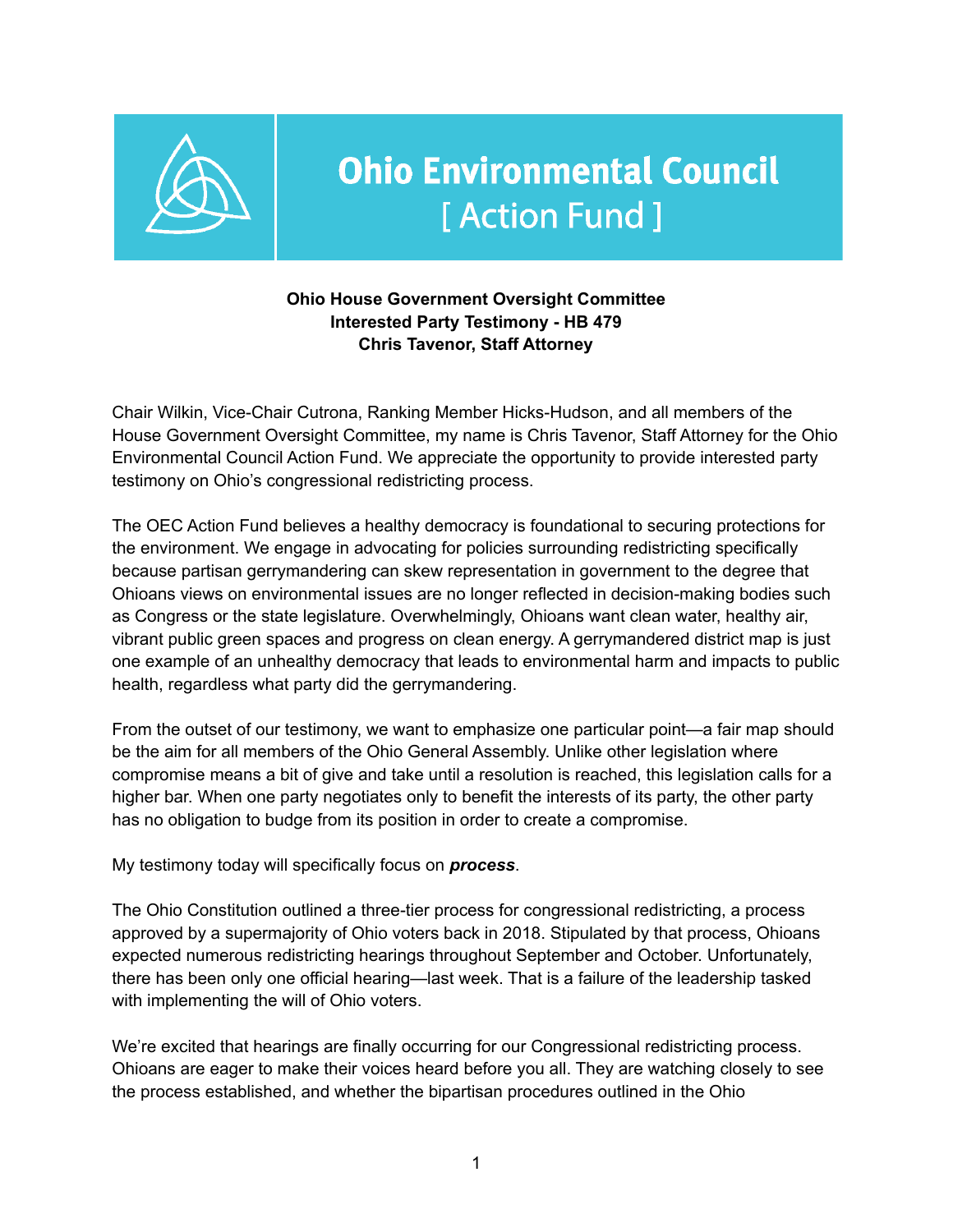Constitution will be followed. They will closely examine whether their elected leaders seriously integrate anti-gerrymandering methodologies into the map drawing process.

The OEC Action Fund and the many other organizations across Ohio directly engaging in redistricting are ready to provide support both to legislators and to regular Ohioans who want to participate in the redistricting process. This should be a collaborative, bipartisan effort to create congressional districts truly representative of all Ohioans, from the Ohio River to Lake Erie. We hope these hearings today, both in the House and Senate, are the start to a robust conversation that occurs throughout all of November. To that end, we have five recommendations for this Committee to consider as it embarks on this project.

- Hold hearings and community listening sessions immediately, throughout Ohio, and before and after an official map is proposed
- Uplift the narratives of communities, especially communities of color and communities significantly impacted by environmental injustices
- Create a map reflective of the partisan make-up of Ohio—approximately eight Republican congressional districts, and seven Democratic congressional districts
- Pursue a bipartisan map only if the map actually reflects the rules outlined in the constitution and the spirit of Ohio's redistricting reforms
- Consider utilizing citizen-submitted maps as a starting point, rather than a map drawn by partisan interests

Before diving into our recommendations, it is important to applaud the work of the Senate Democrats who did produce one proposed congressional map before the September 30 deadline over a month ago. While the OEC Action Fund has not officially endorsed or supported any particular map yet, from a process standpoint that map hits the marks. That map, and other maps, should have received hearings back in September.

#### **1. Hold hearings and community listening sessions immediately, throughout Ohio, and before and after an official map is proposed**

Ohioans deserve to be heard in their communities when talking about what they want to see from their congressional districts. The OEC Action Fund encourages this committee to go on the road and listen to Ohioans. Do not force them to travel to Columbus to give testimony. Travel to all corners, holding sessions to hear about what they believe their congressional districts should look like.

Importantly, these listening sessions should occur before and after a map is proposed. The narratives of Ohioans should be used to inform the map drawing process. And once a map has been created, receive additional feedback from Ohioans, too. Fundamentally, these maps are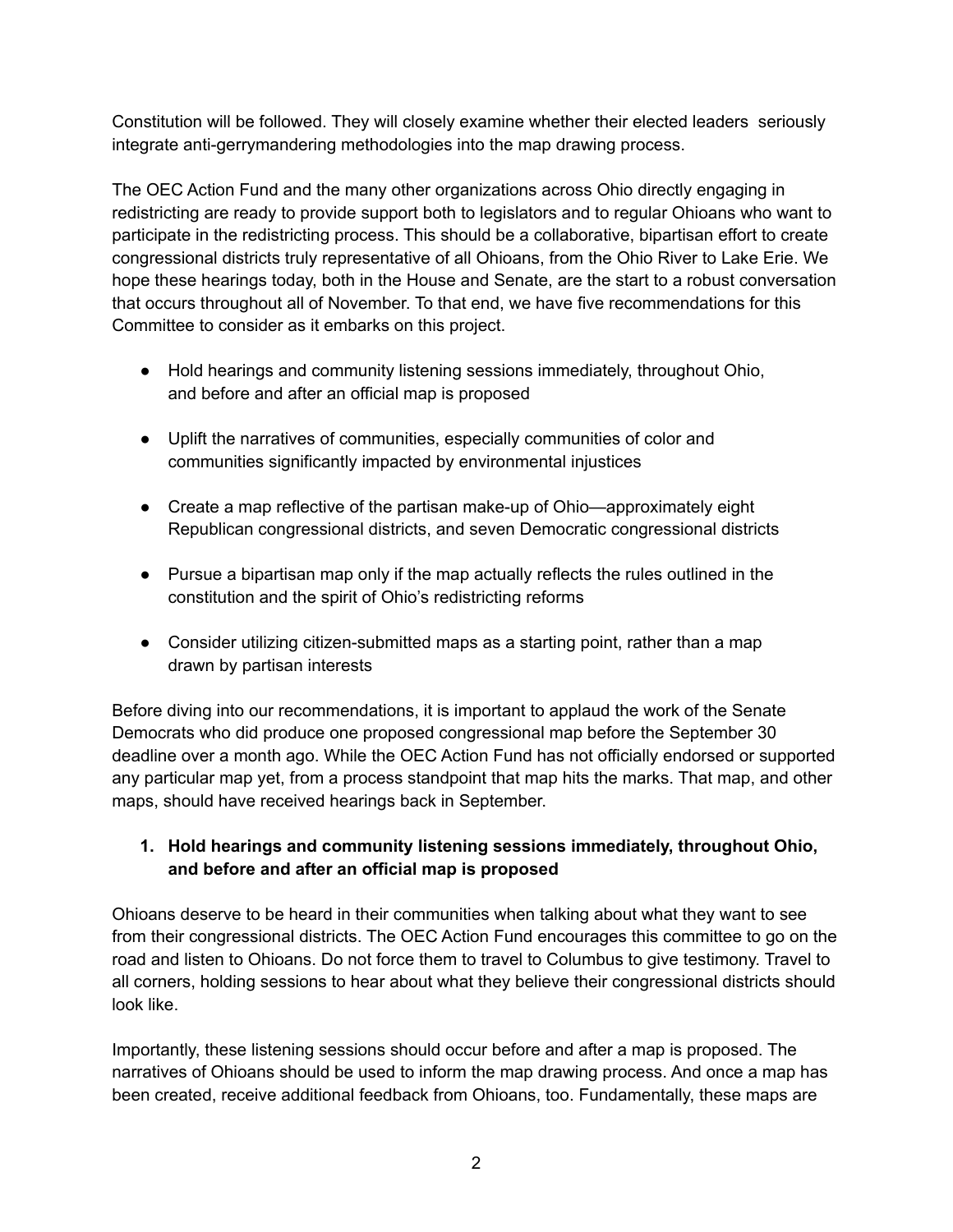for the people of our state, not for the elected politicians. The maps should accordingly reflect the preferences of the people, first and foremost.

Article XIX, Section 1 of the Ohio Constitution makes clear that Ohioans must receive at least two hearings from a *joint committee* of the Ohio General Assembly before a map can be passed. In theory, Ohioans should have received two hearings back in September. They should have also received two hearings in front of the Ohio Redistricting Commission, yet only received one. The General Assembly has the time to provide restitution for failing Ohioans over the past month and a half. Take advantage of the opportunity and listen.

## **2. Uplift the narratives of communities, especially communities of color and communities significantly impacted by environmental injustices**

Back in September, the Ohio Redistricting Commission heard from hundreds of Ohioans regarding how they want their statehouse districts to look. Overwhelmingly, people wanted districts that gave their communities a voice, especially if they have been historically excluded from the political process.

Congressional districts must not be drawn to dilute the power of Ohio's communities, especially people of color across the state. Ohioans can tell when maps are drawn to further partisan interests, rather than to keep communities together. We have seen the impact of our current congressional district map for the past ten years, and the way it carves out counties through gerrymandering.

This process is known as "cracking" and "packing," a tactic used to dilute political power. A community is "cracked" when a line is drawn through that community, forcing it into two different districts for no apparent reason. A community is "packed" when it is intentionally drawn into a district with other communities often separated by vast geographic distances. For example, a district like the "Snake on the Lake" packs residents of Toledo and Cleveland into the same district.

Whether it's Franklin County, Hamilton County, Summit County, Cuyahoga County, Lucas County we have seen these counties divided through gerrymandering. It is possible to create district maps under our current rules with very few county splits. There is no reason to crack and pack communities. Create maps that reflect logical divides, rather than partisan ones. Especially do not divide communities impacted by environmental injustices.

This is best explained using the U.S EPA EJScreen Mapping Tool in which we can easily identify communities faced by significant environmental hazards. For example, low income communities of color in Hamilton County face high exposure to hazardous waste. However, these communities have historically been cracked and diluted into districts with predominantly white affluent communities that do not share the same experiences and needs. In Cuyahoga County, low income communities of color face disproportionate exposure to lead paint in their homes and score high on National Air Toxics Assessment Cancer Risk metrics. These communities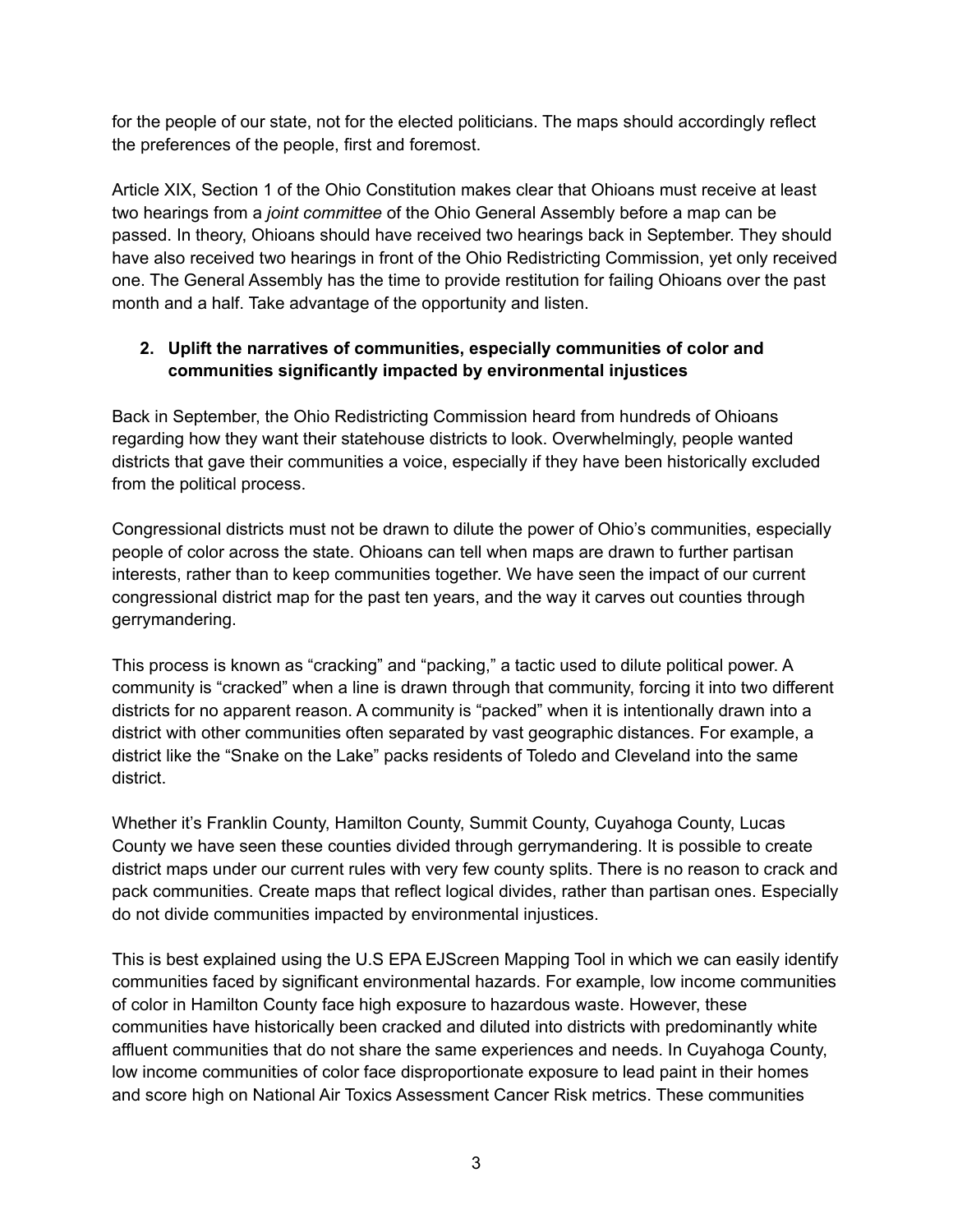deserve legislators dedicated to representing their particular needs in Washington D.C. There are many similar examples throughout Ohio.

The OEC Action Fund emphasizes the importance of justification for any county splits that occur. If the General Assembly passes a map only by a simple majority support, rather than with bipartisan support, it will need to provide a written explanation,, as required by Article XIX, Section 1, stating why the map does not violate the Ohio Constitution. If a passed map includes incomprehensible community splits, that probably means the splits were used to achieve a partisan purpose.

The easier solution is to listen to Ohio communities, especially communities of color, to identify logical divides that would ensure communities stay together. Similarly, we encourage a close consideration of environmental justice concerns. Many Ohio communities face significant risks from present and legacy environmental harms. Maps dividing these communities apart significantly exacerbates the difficulty of these communities to advocate to an elected representative for a solution to the harms they face.

## **3. Create a map reflective of the partisan make-up of Ohio—approximately eight Republican congressional districts, and seven Democratic congressional districts**

Interwoven throughout Article XIX of the Ohio Constitution is a commitment to a bipartisan process as well as a limitation on partisan interests in the final map outcome. To that end, a map passed without bipartisan support has an explicit restriction: "The general assembly shall not pass a plan that unduly favors or disfavors a political party or its incumbents."

The OEC Action Fund views this mandate as a requirement for all district maps. Specifically, a map should only receive bipartisan support if and only if it does not unduly favor or disfavor a political party or its incumbents. We apply the voting preferences of Ohioans over the past ten years to determine an accurate prediction of what would unduly favor one party over another.

And in the past ten years, roughly ~54% of Ohioans have voted for Republican candidates, while ~46% have voted for Democratic candidates. Thus, a congressional map should most likely result in eight Republican candidates and seven Democratic candidates.

It is important to note that a map does not need to be designed to achieve an 8/7 split to actually achieve an 8/7 split. A map drawn to reflect Ohio's communities in a reasonable way will have the incidental result of creating an 8/7 split. Many citizen-developed maps have this split while not pursuing partisan interests. 1

## **4. Pursue a bipartisan map only if the map actually reflects the rules outlined in the constitution and the spirit of Ohio's redistricting reforms**

<sup>1</sup> For instance, the Ohio Citizens' Redistricting Commission produced a map using citizen-derived principles that features eight Republican-leaning seats and seven Democratic-leaning seats, with a healthy number of competitive districts, too. See <https://www.ohredistrict.org>